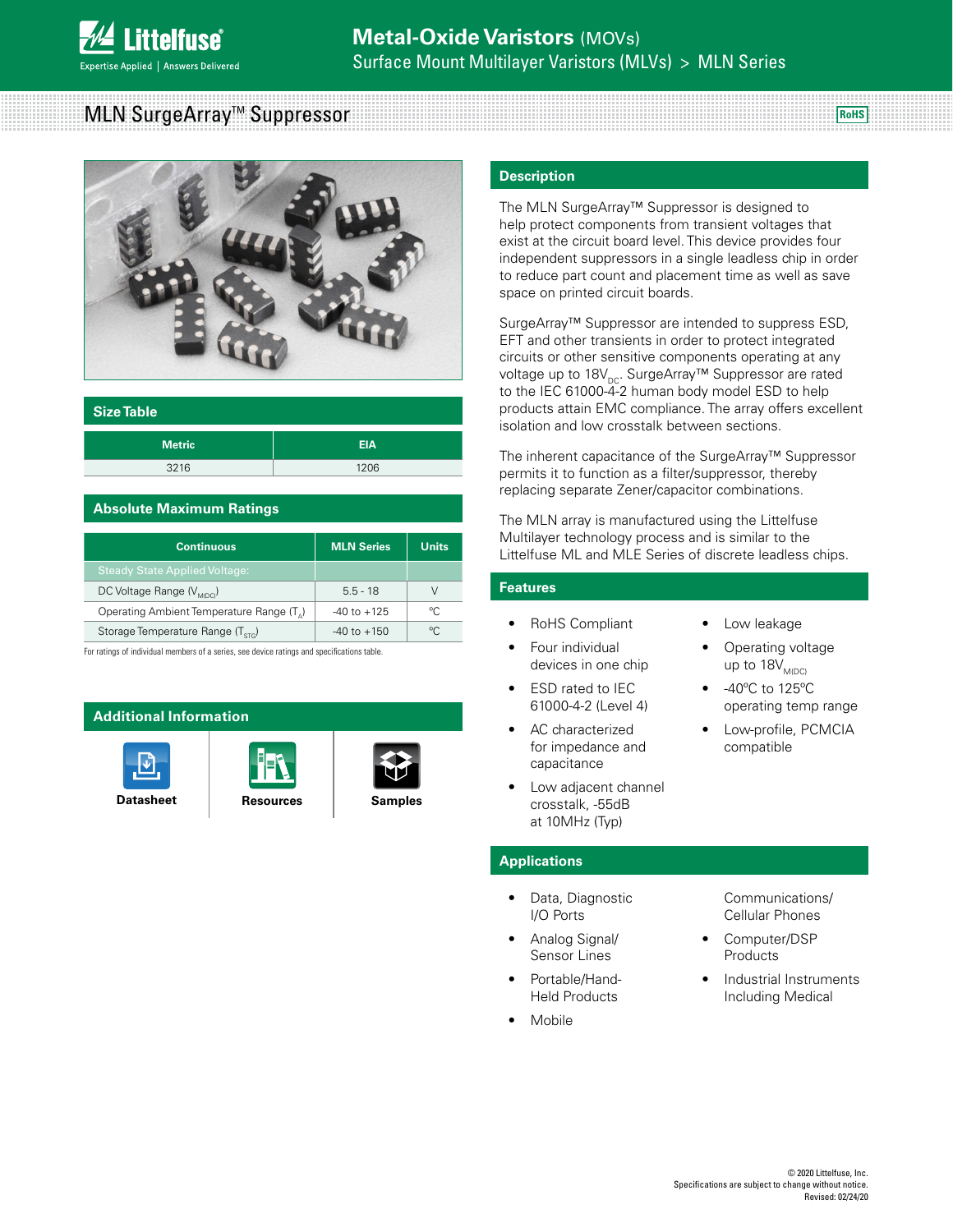| <b>Device Ratings and Specifications Any Single Section</b> |                                                           |                                                                                  |                                                                               |                                                                                     |                                                                                                                       |              |                      |                                              |                |            |            |
|-------------------------------------------------------------|-----------------------------------------------------------|----------------------------------------------------------------------------------|-------------------------------------------------------------------------------|-------------------------------------------------------------------------------------|-----------------------------------------------------------------------------------------------------------------------|--------------|----------------------|----------------------------------------------|----------------|------------|------------|
|                                                             | <b>Maximum Ratings (125°C)</b>                            |                                                                                  |                                                                               | Specifications (25°C)                                                               |                                                                                                                       |              |                      |                                              |                |            |            |
| <b>Part Number</b>                                          | <b>Maximum</b><br><b>Continuous</b><br>Working<br>Voltage | <b>Maximum</b><br><b>Non-repetitive</b><br><b>Surge Current</b><br>$(8/20\mu s)$ | <b>Maximum</b><br><b>Non-repetitive</b><br><b>Surge Energy</b><br>(10/1000µs) | <b>Maximum</b><br><b>Clamping</b><br>Voltage (at<br>Noted 8/20µs)<br><b>Current</b> | <b>Nominal Voltage</b><br><b>Typical ESD Supression</b><br>at 1mA DC Test<br><b>Voltage (Note1)</b><br><b>Current</b> |              |                      | <b>Capacitance</b><br>at 1 MHz<br>$(1V p-p)$ |                |            |            |
|                                                             | $V_{M(DC)}$<br>$I_{TM}$                                   |                                                                                  | $W_{TM}$                                                                      | $V_c$                                                                               | (Note 2)<br><b>8kV Contact</b>                                                                                        |              | (Note 3)<br>15kV Air | VN(DC)<br>VN(DC)                             | (Note 4)<br>C. |            |            |
|                                                             |                                                           |                                                                                  |                                                                               |                                                                                     | Peak                                                                                                                  | <b>Clamp</b> | Peak                 | <b>Min</b>                                   | <b>Max</b>     | <b>TYP</b> | <b>MAX</b> |
|                                                             | (V)                                                       | (A)                                                                              | (J)                                                                           | (V)                                                                                 | (V)                                                                                                                   | (V)          | (V)                  | (V)                                          | (V)            | (pF)       | (pF)       |
| V5.5MLN41206                                                | 5.5                                                       | 30                                                                               | 0.10                                                                          | 15.5 at 2A                                                                          | 60                                                                                                                    | 35           | 45                   | 7.10                                         | 10.8           | 430        | 520        |
| V9MLN41206                                                  | 9.0                                                       | 30                                                                               | 0.10                                                                          | 23.0 at 2A                                                                          | 95                                                                                                                    | 50           | 75                   | 11.0                                         | 16.0           | 250        | 300        |
| V14MLN41206                                                 | 14.0                                                      | 30                                                                               | 0.10                                                                          | 30.0 at 2A                                                                          | 110                                                                                                                   | 55           | 85                   | 15.9                                         | 20.3           | 140        | 175        |
| V18MLN41206                                                 | 18.0                                                      | 30                                                                               | 0.10                                                                          | 40.0 at 2A                                                                          | 165                                                                                                                   | 63           | 100                  | 22.0                                         | 28.0           | 100        | 125        |
| V18MLN41206L                                                | 18.0                                                      | 30                                                                               | 0.05                                                                          | 50.0 at 1A                                                                          | 200                                                                                                                   | 95           | 130                  | 25.0                                         | 35.0           | 45         | 75         |

#### **NOTES:**

**1.** Tested to IEC61000-4-2 Human Body Model (HBM) discharge test circuit. **2.** Direct discharge to device terminals (IEC preffered test method).

**3.** Corona discharge through air (represents actual ESD event)

**4.** Capacitance may be customized, contact Sales.

**5.** The typical capacitance rating is the discrete component test result.

#### **Fig. 1 Peak Current and Energy Derating Curve**



For applications exceeding 125ºC ambient temperature, the peak surge current and energy ratings must be **70** reduced. **65**

# **Fig. 2 Peak Pulse Current Test Waveform for Clamping Voltage**



**t1 =** Virtual front time = 1.25 x t **t =** Time from 10% to 90% of peak

**t2 =** Virtual time to half value (Impulse duration)

0<sub>1</sub> = Virtual Origin of Wave

 $T =$  Time from 10% to 90% of Peak

 $T_1$  = Rise Time = 1.25 x T

 $T_{2}$  = Decay Time (Impulse Duration) For an 8/20 µs Current Waveform:  $8\mu s = T_1 =$  Rise Time

 $20 \mu s = T<sub>2</sub> = Virtual Time$ to Half Value

#### **60 55 Typical Performance Curves CAPACITANCE (pF)**





#### **Fig. 4 Impedance vs Frequency, 1206 Size**



<sup>© 2020</sup> Littelfuse, Inc. Specifications are subject to change without notice. Revised: 02/24/20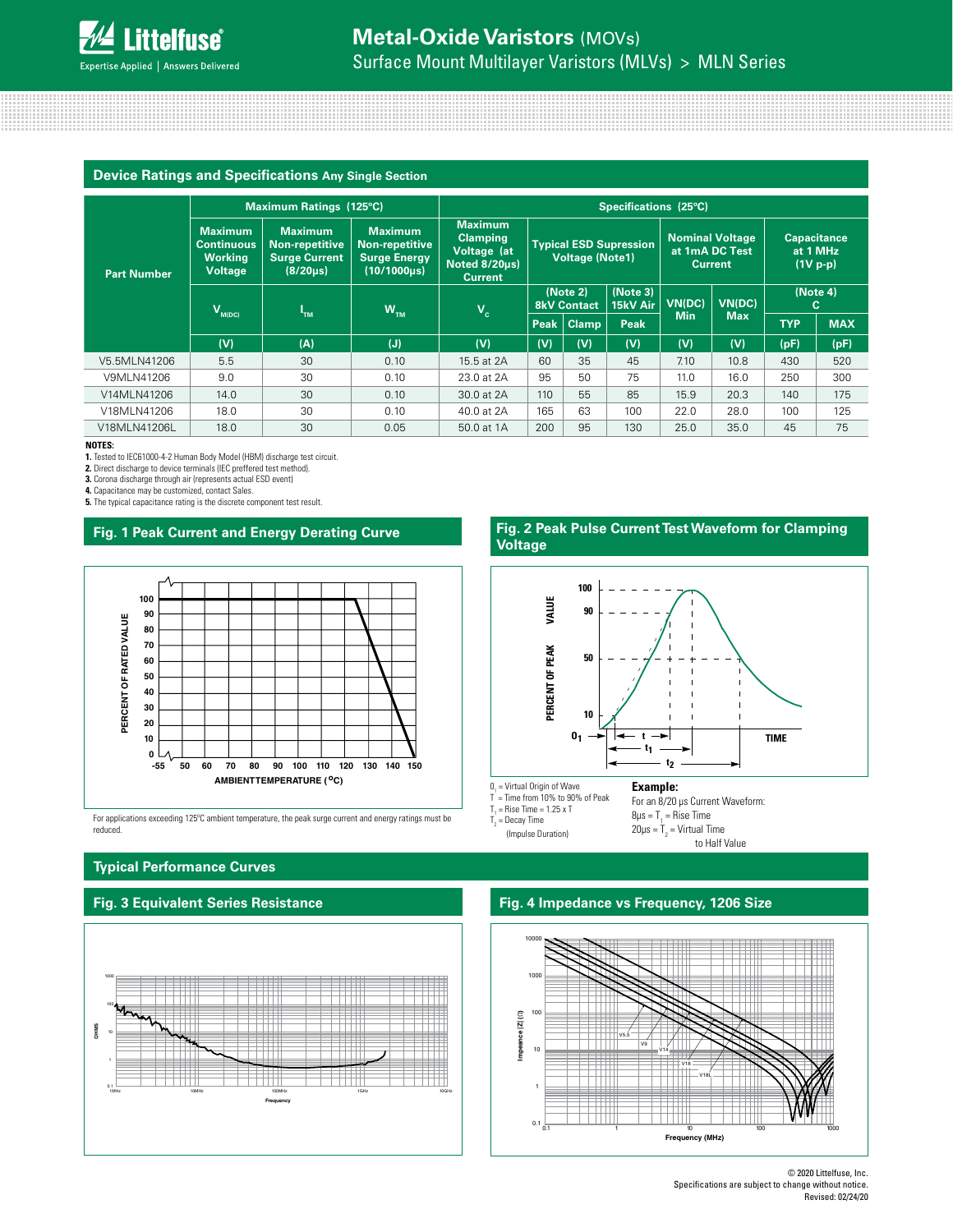

#### **Typical Performance Curves (continued)**





**(8kV CONTACT METHOD, ONE SECTION)**

## **Fig. 7 V-I Characteristic, 1206 size**



#### **Fig. 9 Adjacent Channel Crosstalk**



#### **Fig. 6 1206 Size Pulse Rating for Long Duration Surges (Any Single Section)**



#### **Fig. 8 Capacitance vs Frequency, 1206 Size**

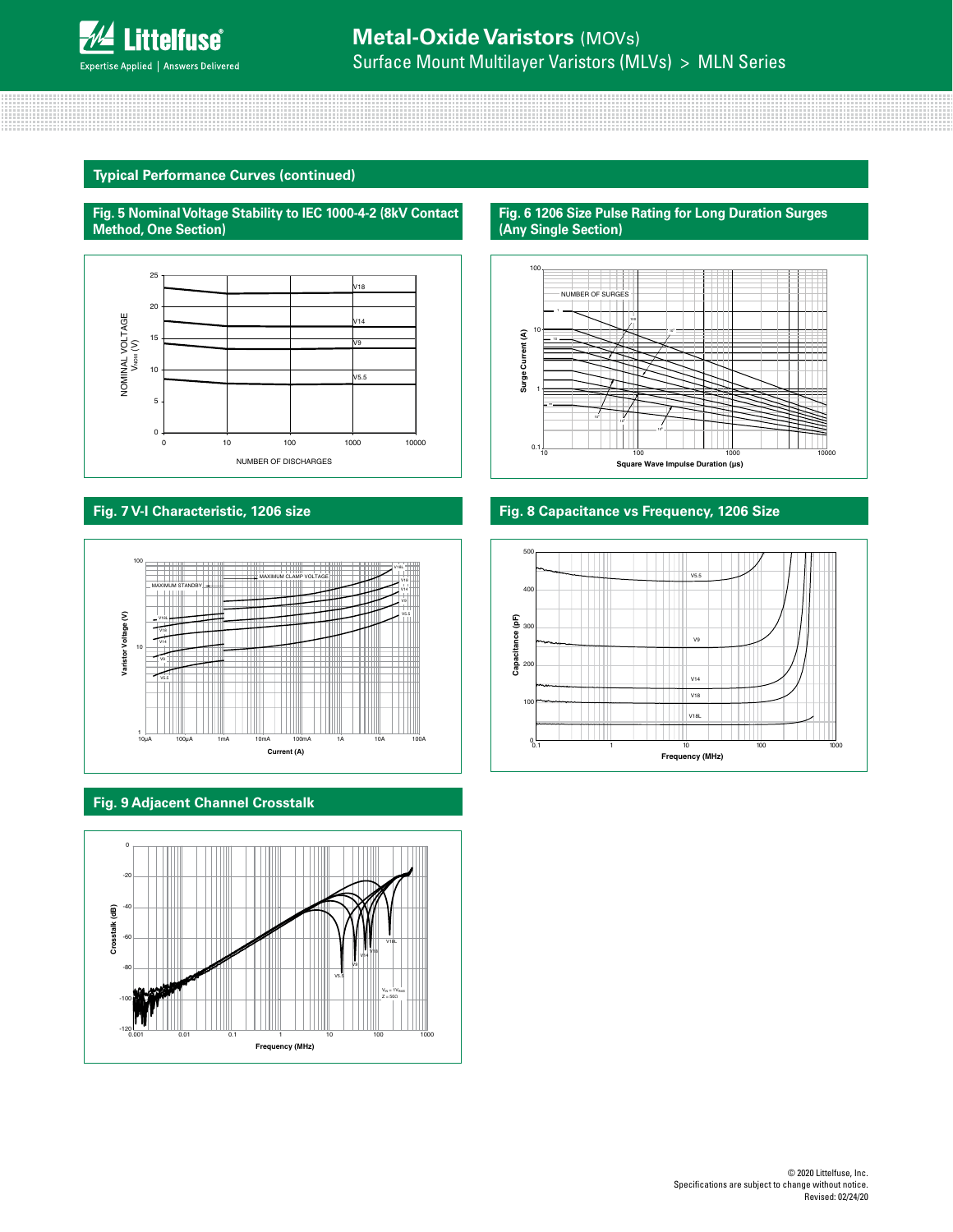#### **Lead (Pb) Soldering Recommendations**

The principal techniques used for the soldering of components in surface mount technology are IR Re-flow and Wave soldering. Typical profiles are shown on the right.

The recommended solder for the MLN suppressor is a 62/36/2 (Sn/Pb/Ag), 60/40 (Sn/Pb) or 63/37 (Sn/Pb). Littelfuse also recommends an RMA solder flux.

Wave soldering is the most strenuous of the processes. To avoid the possibility of generating stresses due to thermal shock, a preheat stage in the soldering process is recommended, and the peak temperature of the solder process should be rigidly controlled.

When using a reflow process, care should be taken to ensure that the MLN chip is not subjected to a thermal gradient steeper than 4 degrees per second; the ideal gradient being 2 degrees per second. During the soldering process, preheating to within 100 degrees of the solder's peak temperature is essential to minimize thermal shock.

Once the soldering process has been completed, it is still necessary to ensure that any further thermal shocks are avoided. One possible cause of thermal shock is hot printed circuit boards being removed from the solder process and subjected to cleaning solvents at room temperature. The boards must be allowed to cool gradually to less than 50ºC before cleaning.

#### **Fig. 10 Reflow Solder Profile**



#### **Fig. 11 Wave Solder Profile**

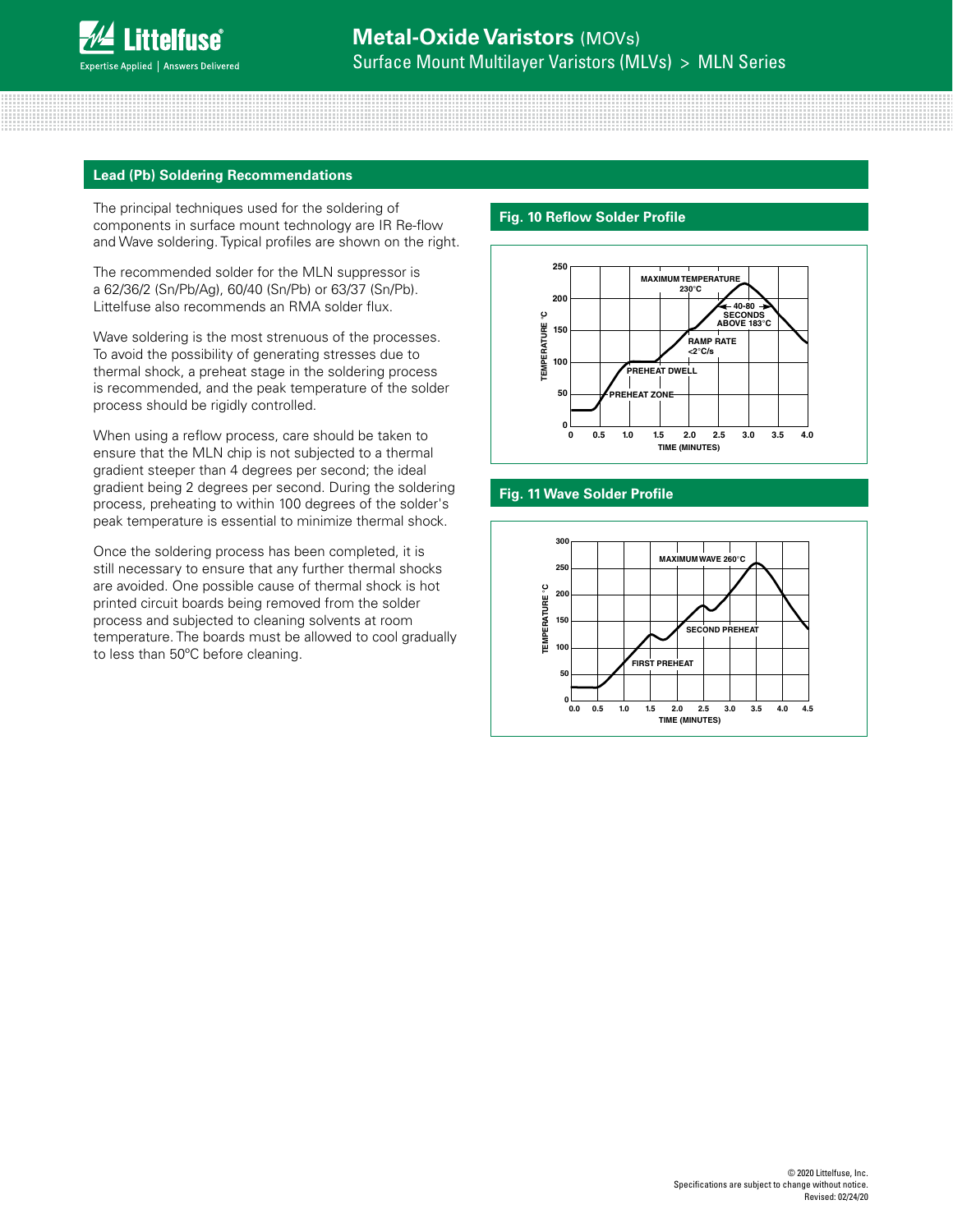

**Product Dimensions (mm)**



| <b>Dimension</b>        | <b>1206 Size</b>      |                        |  |  |  |  |
|-------------------------|-----------------------|------------------------|--|--|--|--|
|                         | <b>IN</b>             | <b>MM</b>              |  |  |  |  |
| A                       | 0.035                 | 0.890                  |  |  |  |  |
| В                       | 0.065                 | 1.650                  |  |  |  |  |
| C                       | 0.100                 | 2.540                  |  |  |  |  |
| D                       | 0.018                 | 0.460                  |  |  |  |  |
| E                       | 0.030                 | 0.790                  |  |  |  |  |
| L<br>$3.200 - (+0.200)$ |                       | $0.126 - +0.008$       |  |  |  |  |
| W                       | $1.600 - (+0.200)$    | $0.063 - +0.008$       |  |  |  |  |
| т                       | 1.350 Max             | 0.053 Max              |  |  |  |  |
| <b>BW</b>               | $0.410 - (+0.100)$    | $0.016 - +0.004$       |  |  |  |  |
| BL                      | $0.180 + 0.25/-0.050$ | $0.007 + 0.01/- 0.002$ |  |  |  |  |
| P                       | 0.760 Ref             | 0.030 Ref              |  |  |  |  |
| X                       | $1.140 - (+0.100)$    | $0.045 - 1 + 0.004$    |  |  |  |  |
| S                       | $0.380 - +0.100$      | $0.015 - +0.004$       |  |  |  |  |

#### **Part Numbering System**



#### **Packaging\***

| <b>Device Size</b> | <b>Quantity</b>               |                              |                                  |  |  |
|--------------------|-------------------------------|------------------------------|----------------------------------|--|--|
|                    | 13" Inch Reel<br>("T" Option) | 7" Inch Reel<br>("H" Option) | <b>Bulk Pack</b><br>("A" Option) |  |  |
| 1206               | 10,000                        | 2,500                        | 2,500                            |  |  |

\*(Packaging) It is recommended that parts be kept in the sealed bag provided and that parts be used as soon as possible when removed from bags.